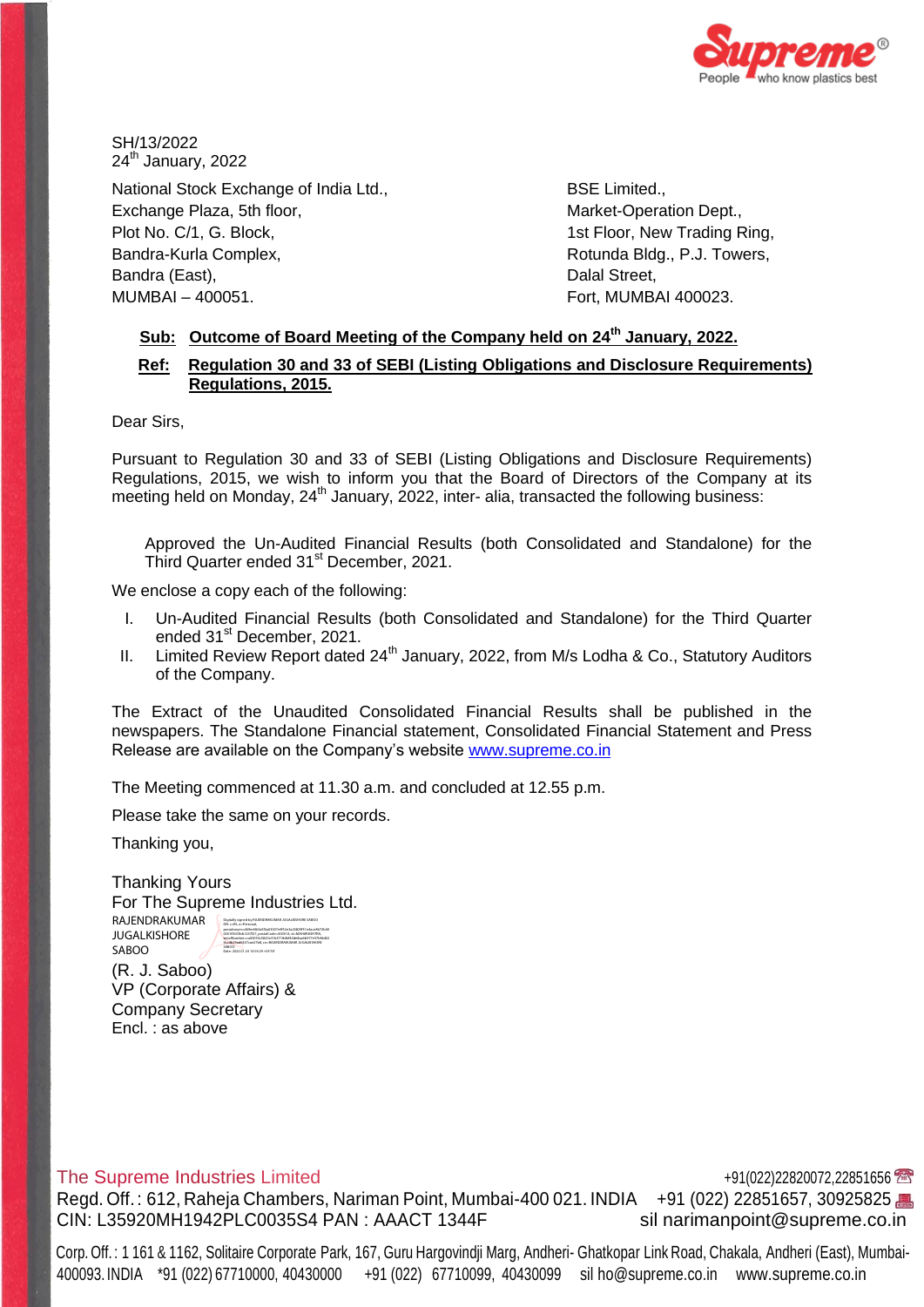# **The Supreme Industries Limited**

**CIN : L35920MH1942PLC003554; Regd. Office: 612, Raheja Chambers, Nariman Point, Mumbai 400 021; Website : www.supreme.co.in; Tel. 91 22 22851656; Fax: 91 22 22851657**

### **Statement of Unaudited Consolidated Financial Results for the quarter and nine months period ended 31st December 2021**

|                                                                                                                                                            |             |                      |             |                            |             | Rs. In lakhs        |
|------------------------------------------------------------------------------------------------------------------------------------------------------------|-------------|----------------------|-------------|----------------------------|-------------|---------------------|
|                                                                                                                                                            |             | <b>Quarter ended</b> |             | Year to Date figures ended |             | Previous Year ended |
| Particulars                                                                                                                                                | 31.12.2021  | 30.09.2021           | 31.12.2020  | 31.12.2021                 | 31.12.2020  | 31.03.2021          |
|                                                                                                                                                            | (Unaudited) | (Unaudited)          | (Unaudited) | (Unaudited)                | (Unaudited) | (Audited)           |
| 1 INCOME                                                                                                                                                   |             |                      |             |                            |             |                     |
| (a) Revenue from operations                                                                                                                                | 194511      | 192854               | 184380      | 521573                     | 427247      | 635706              |
| (b) Other income                                                                                                                                           | 294         | 409                  | 368         | 1135                       | 866         | 1690                |
| <b>TOTAL INCOME</b>                                                                                                                                        | 194805      | 193263               | 184748      | 522708                     | 428113      | 637396              |
| 2 EXPENSES                                                                                                                                                 |             |                      |             |                            |             |                     |
| (a) Cost of materials consumed                                                                                                                             | 131750      | 132641               | 107812      | 364129                     | 255446      | 376436              |
| (b) Purchase of stock-in-trade                                                                                                                             | 3879        | 3083                 | 4939        | 9885                       | 9640        | 12357               |
| (c) Changes in inventories of finished goods, Semi finished goods and stock-                                                                               |             |                      |             |                            |             |                     |
| in-trade                                                                                                                                                   | (3390)      | (3652)               | 3352        | (23082)                    | 11320       | 15053               |
| (d) Employee benefits expenses                                                                                                                             | 8802        | 8657                 | 8129        | 25487                      | 21726       | 31036               |
| (e) Finance costs                                                                                                                                          | 46          | 68                   | 219         | 327                        | 1709        | 2213                |
| (f) Depreciation and amortisation expense                                                                                                                  | 5747        | 5713                 | 5492        | 17070                      | 15799       | 21279               |
| (g) Power and fuel expense                                                                                                                                 | 5100        | 5661                 | 5536        | 15196                      | 14377       | 19857               |
| $(h)$ Other expenses                                                                                                                                       | 16582       | 15385                | 14456       | 44890                      | 37287       | 52542               |
| <b>TOTAL EXPENSES</b>                                                                                                                                      | 168516      | 167556               | 149935      | 453902                     | 367304      | 530773              |
| 3   PROFIT BEFORE SHARE OF PROFIT OF ASSOCIATES [1-2]                                                                                                      | 26289       | 25707                | 34813       | 68806                      | 60809       | 106623              |
| <b>4 SHARE OF PROFIT OF ASSOCIATE</b>                                                                                                                      | 5065        | 3911                 | 5279        | 13478                      | 7565        | 14599               |
| 5 PROFIT BEFORE TAX [3+4]                                                                                                                                  | 31354       | 29618                | 40092       | 82284                      | 68374       | 121222              |
| <b>6   TAX EXPENSES</b>                                                                                                                                    | 6782        | 6747                 | 8864        | 17825                      | 15598       | 23408               |
| 7   PROFIT AFTER TAX [5-6]                                                                                                                                 | 24572       | 22871                | 31228       | 64459                      | 52776       | 97814               |
| 8 OTHER COMPREHENSIVE INCOME (NET OF TAX)<br>(a) Items that will not be reclassified to profit or loss<br>Re-measurement of defined employee benefit plans | (45)        | (46)                 | (84)        | (135)                      | (251)       | (174)               |
| Income tax relating to Re-measurement of defined employee benefit<br>plans                                                                                 | 11          | 12                   | 21          | 34                         | 63          | 44                  |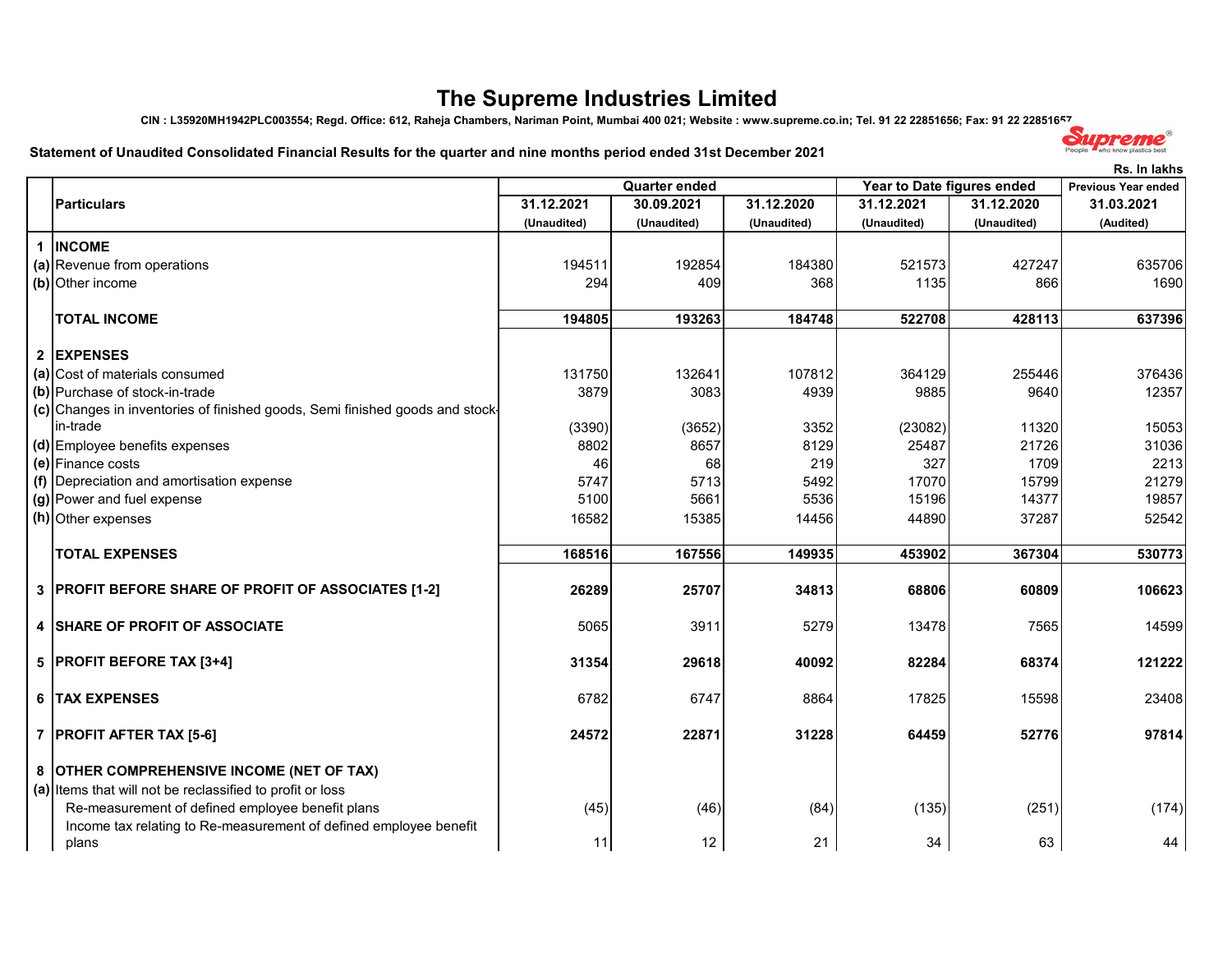| (b) Share of other comprehensive income in associates (net of tax)<br>TOTAL OTHER COMPREHENSIVE INCOME (NET OF TAX) | (34)  | (34)  | (63)  | (101) | (188) | (25)<br>(155)  |
|---------------------------------------------------------------------------------------------------------------------|-------|-------|-------|-------|-------|----------------|
| 9  TOTAL COMPREHENSIVE INCOME FOR THE PERIOD [7+8]                                                                  | 24538 | 22837 | 31165 | 64358 | 52588 | 97659          |
| <b>10 EQUITY</b><br>Equity share capital<br>Other equity                                                            | 2541  | 2541  | 2541  | 2541  | 2541  | 2541<br>314380 |
| 11 EARNING PER SHARE - BASIC & DILUTED (RS.)<br>$ $ (Face value of Rs. 2 each)                                      | 19.34 | 18.00 | 24.58 | 50.74 | 41.55 | 77.00          |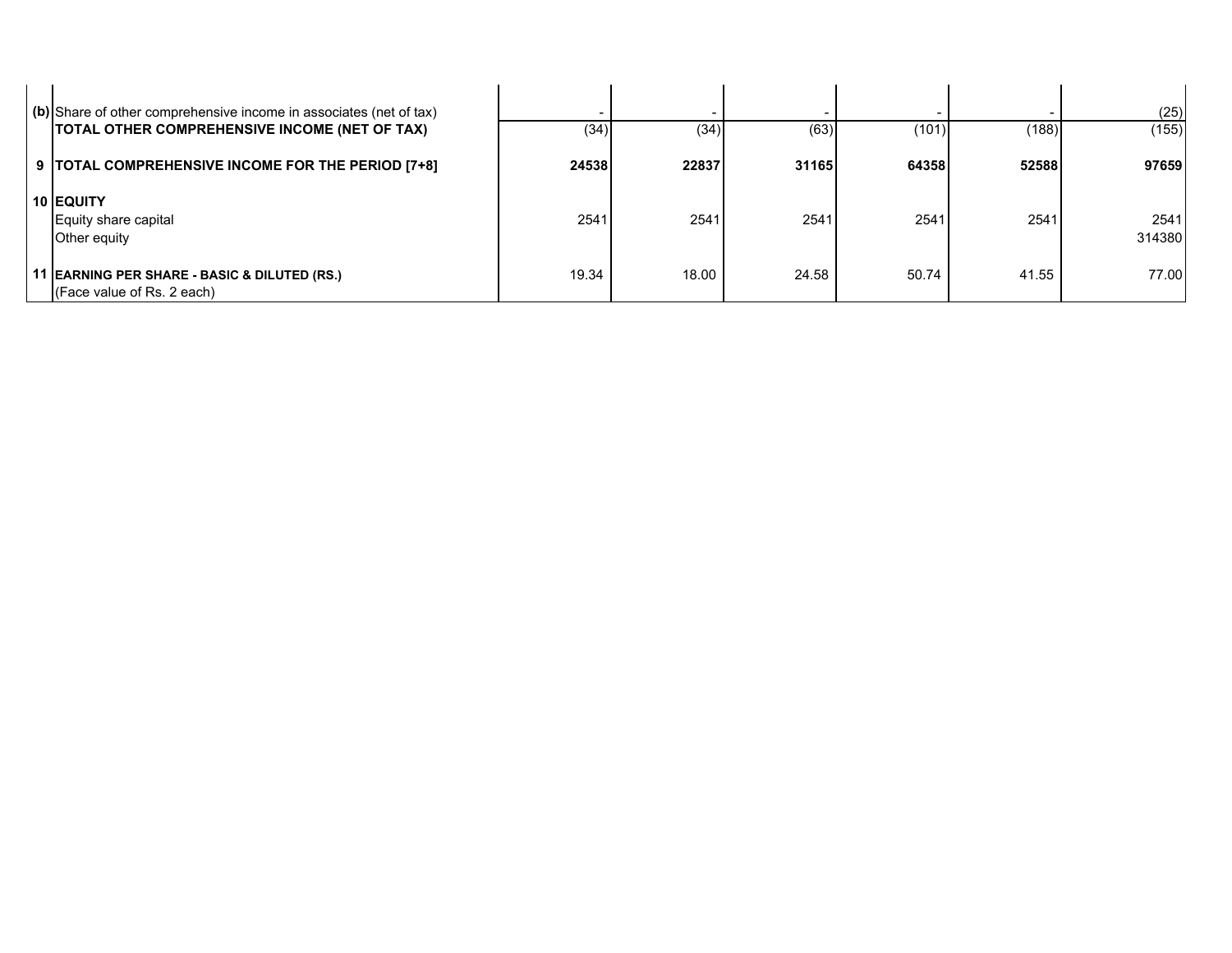# **The Supreme Industries Limited**

**CIN : L35920MH1942PLC003554; Regd. Office: 612, Raheja Chambers, Nariman Point, Mumbai 400 021; Website : www.supreme.co.in; Tel. 91 22 22851656; Fax: 91 22 22851657**

#### **Statement of Unaudited Standalone Financial Results for the quarter and nine months period ended 31st December 2021**



|     |                                                                              |             |                      |             |                            |             | <b>Rs. in Lakhs</b>        |
|-----|------------------------------------------------------------------------------|-------------|----------------------|-------------|----------------------------|-------------|----------------------------|
|     |                                                                              |             | <b>Quarter ended</b> |             | Year to Date figures ended |             | <b>Previous Year ended</b> |
|     | <b>Particulars</b>                                                           | 31.12.2021  | 30.09.2021           | 31.12.2020  | 31.12.2021                 | 31.12.2020  | 31.03.2021                 |
|     |                                                                              | (Unaudited) | (Unaudited)          | (Unaudited) | (Unaudited)                | (Unaudited) | (Audited)                  |
|     | 1 INCOME                                                                     |             |                      |             |                            |             |                            |
|     | (a) Revenue from operations                                                  | 194512      | 192853               | 184377      | 521573                     | 427240      | 635699                     |
|     | (b) Other income                                                             | 1451        | 4026                 | 1037        | 5909                       | 1969        | 2847                       |
|     |                                                                              |             |                      |             |                            |             |                            |
|     | <b>TOTAL INCOME</b>                                                          | 195963      | 196879               | 185414      | 527482                     | 429209      | 638546                     |
|     |                                                                              |             |                      |             |                            |             |                            |
|     | 2 EXPENSES                                                                   |             |                      |             |                            |             |                            |
|     | (a) Cost of materials consumed                                               | 131750      | 132641               | 107812      | 364129                     | 255446      | 376436                     |
|     | (b) Purchase of stock-in-trade                                               | 3878        | 3083                 | 4938        | 9884                       | 9636        | 12354                      |
|     | (c) Changes in inventories of finished goods, Semi finished goods and stock- |             |                      |             |                            |             |                            |
|     | in-trade                                                                     | (3390)      | (3652)               | 3352        | (23082)                    | 11320       | 15053                      |
|     | (d) Employee benefits expenses                                               | 8770        | 8641                 | 8094        | 25424                      | 21658       | 30935                      |
|     | (e) Finance costs                                                            | 46          | 68                   | 219         | 327                        | 1709        | 2213                       |
|     | (f) Depreciation and amortisation expense                                    | 5747        | 5713                 | 5492        | 17070                      | 15799       | 21278                      |
|     | (g) Power and fuel expense                                                   | 5100        | 5661                 | 5536        | 15196                      | 14377       | 19857                      |
|     | (h) Other expenses                                                           | 16621       | 15384                | 14473       | 44946                      | 37345       | 52629                      |
|     |                                                                              |             |                      |             |                            |             |                            |
|     | <b>TOTAL EXPENSES</b>                                                        | 168522      | 167539               | 149916      | 453894                     | 367290      | 530755                     |
|     |                                                                              |             |                      |             |                            |             |                            |
|     | 3 PROFIT BEFORE TAX [1-2]                                                    | 27441       | 29340                | 35498       | 73588                      | 61919       | 107791                     |
|     |                                                                              |             |                      |             |                            |             |                            |
|     | 4   TAX EXPENSES                                                             | 6782        | 6747                 | 8864        | 17825                      | 15598       | 27653                      |
|     |                                                                              |             |                      |             |                            |             |                            |
|     | 5 PROFIT AFTER TAX [3-4]                                                     | 20659       | 22593                | 26634       | 55763                      | 46321       | 80138                      |
|     |                                                                              |             |                      |             |                            |             |                            |
|     | 6 OTHER COMPREHENSIVE INCOME (NET OF TAX)                                    |             |                      |             |                            |             |                            |
|     | Items that will not be reclassified to profit or loss                        |             |                      |             |                            |             |                            |
| (a) | Re-measurement of defined employee benefit plans                             | (45)        | (46)                 | (84)        | (135)                      | (251)       | (174)                      |
| (b) | Income tax relating to Re-measurement of defined employee benefit            |             |                      |             |                            |             |                            |
|     | plans                                                                        | 11          | 12                   | 21          | 34                         | 63          | 44                         |
|     | TOTAL OTHER COMPREHENSIVE INCOME (NET OF TAX)                                | (34)        | (34)                 | (63)        | (101)                      | (188)       | (130)                      |
|     |                                                                              |             |                      |             |                            |             |                            |
|     | 7   TOTAL COMPREHENSIVE INCOME FOR THE PERIOD [5+6]                          | 20625       | 22559                | 26571       | 55662                      | 46133       | 80008                      |
|     |                                                                              |             |                      |             |                            |             |                            |
|     | 8 EQUITY                                                                     |             |                      |             |                            |             |                            |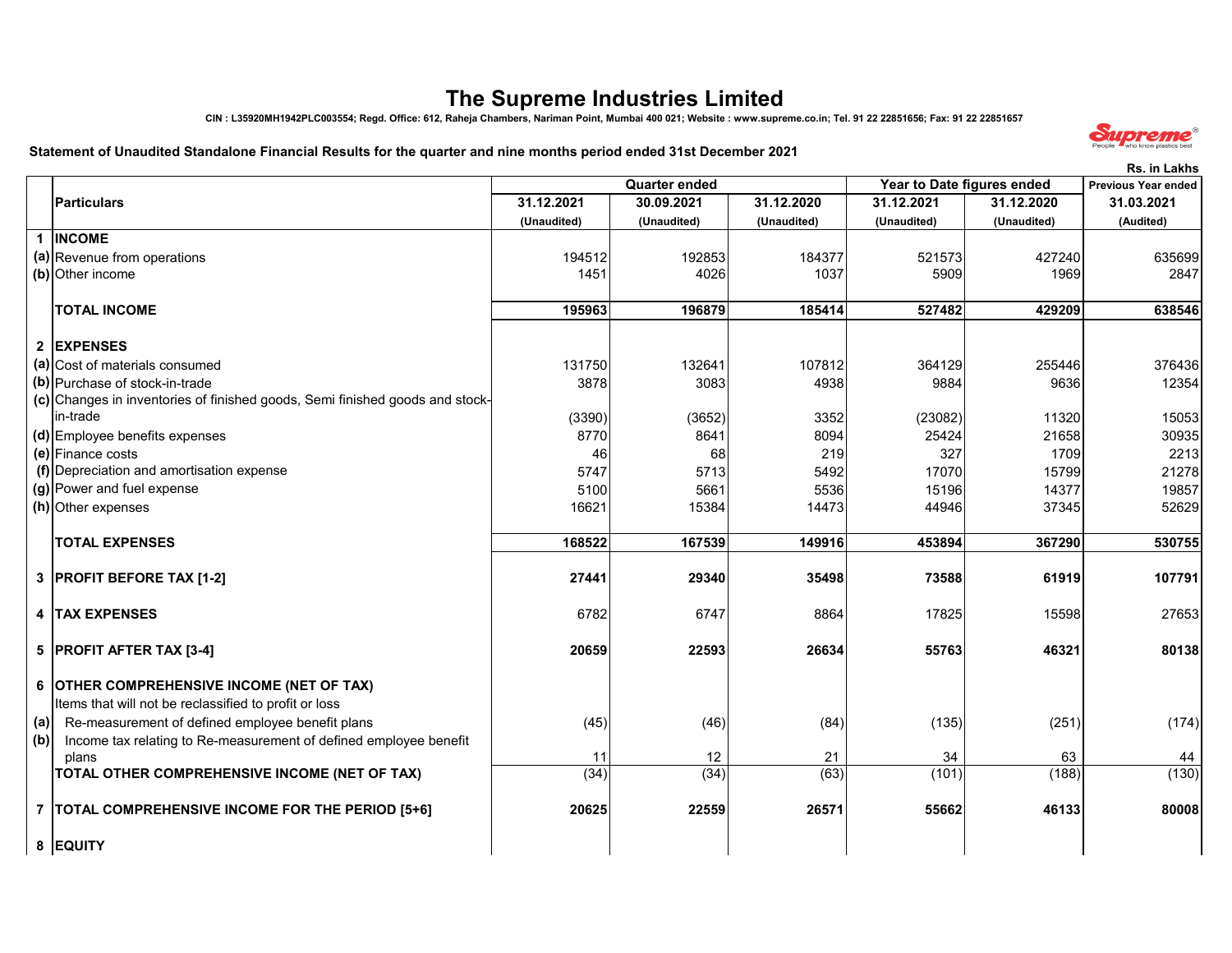| Equity share capital<br><b>Other equity</b>                                   | 2541  | 2541  | 2541  | 2541  | 2541  | 2541<br>284376 |
|-------------------------------------------------------------------------------|-------|-------|-------|-------|-------|----------------|
| 9 EARNING PER SHARE - BASIC & DILUTED (RS.)<br>$ $ (Face value of Rs. 2 each) | 16.26 | 17.79 | 20.97 | 43.90 | 36.47 | 63.09          |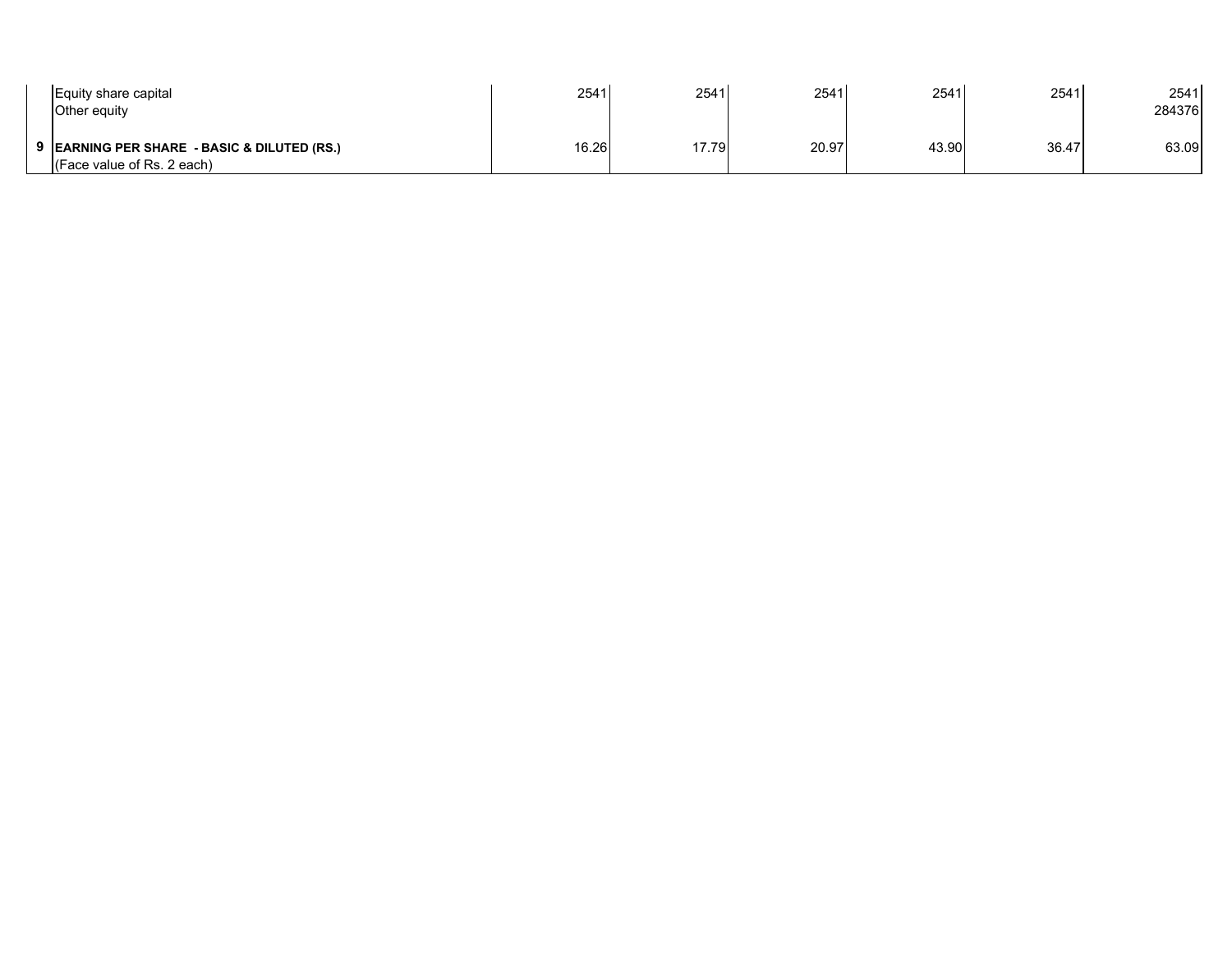## **Notes:**

1The Company sold 91364 MT of Plastic goods and achieved net product turnover of Rs. 1895 Crores during the 3rd quarter of the current year against sales of 111584 MT of Plastic goods and achieved net product turnover of Rs. 1766 Crores in the corresponding quarter of previous year resulting in volume degrowth of about 18 % and product value growth of about 7 %.

The Company sold 265301 MT of Plastic goods and achieved net product turnover of Rs. 5106 Crores during the Nine months of the current year against sales of 297871 MT and net product turnover of Rs. 4128 crores in the corresponding Nine months of previous year resulting in volume degrowth of about 11 % and product value growth of about 24 %.

| In the standalone results, "Other Income" includes:                |            |                      |            |            |            | Rs. In lakhs                                     |
|--------------------------------------------------------------------|------------|----------------------|------------|------------|------------|--------------------------------------------------|
| <b>Particulars</b>                                                 |            | <b>Quarter ended</b> |            |            |            | Year to Date figures ended   Previous Year ended |
|                                                                    | 31.12.2021 | 30.09.2021           | 31.12.2020 | 31.12.2021 | 31.12.2020 | 31.03.2021                                       |
| Dividend received from Supreme Petrochem Limited,<br>Ian associate | 1158       | 3617                 | 6691       | 4775       | 1103       | 1157                                             |

# 3

|                                                     |            | <b>Quarter ended</b> |            | Year to Date figures ended |            | <b>Previous Year ended</b> |
|-----------------------------------------------------|------------|----------------------|------------|----------------------------|------------|----------------------------|
| <b>Particulars</b>                                  | 31.12.2021 | 30.09.2021           | 31.12.2020 | 31.12.2021                 | 31.12.2020 | 31.03.2021                 |
| 1) Segment Revenue                                  |            |                      |            |                            |            |                            |
| <b>Plastics Piping Products</b>                     | 114793     | 126728               | 114020     | 324626                     | 275204     | 409879                     |
| <b>Industrial Products</b>                          | 27152      | 25295                | 21610      | 72339                      | 46803      | 76112                      |
| <b>Packaging Products</b>                           | 36973      | 27728                | 31792      | 89114                      | 72533      | 103506                     |
| <b>Consumer Products</b>                            | 12746      | 11117                | 11674      | 28709                      | 23021      | 35421                      |
| <b>Others</b>                                       | 2847       | 1986                 | 5284       | 6785                       | 9686       | 10788                      |
| <b>Net Revenue from Operations</b>                  | 194511     | 192854               | 184380     | 521573                     | 427247     | 635706                     |
| 2) Segment Results                                  |            |                      |            |                            |            |                            |
| <b>Plastics Piping Products</b>                     | 18939      | 19402                | 25027      | 52497                      | 46428      | 82129                      |
| <b>Industrial Products</b>                          | 2241       | 1921                 | 2005       | 5382                       | 2444       | 6346                       |
| <b>Packaging Products</b>                           | 2460       | 2548                 | 3987       | 6722                       | 8379       | 12459                      |
| <b>Consumer Products</b>                            | 2145       | 1750                 | 2283       | 3957                       | 3102       | 5966                       |
| <b>Others</b>                                       | 583        | 215                  | 1392       | 742                        | 2384       | 2423                       |
| <b>Total Segment Profit before Interest and Tax</b> | 26368      | 25836                | 34694      | 69300                      | 62737      | 109323                     |
| Add: Share of Profit of Associate                   | 5065       | 3911                 | 5279       | 13478                      | 7565       | 14599                      |
| Less: Finance Cost                                  | 46         | 68                   | 219        | 327                        | 1709       | 2213                       |
| ess: Other Un-allocable Expenditure                 | 327        | 470                  | 30         | 1302                       | 1085       | 2177                       |
| Add: Un-allocable Income                            | 294        | 409                  | 368        | 1135                       | 866        | 1690                       |
| <b>Profit before Tax</b>                            | 31354      | 29618                | 40092      | 82284                      | 68374      | 121222                     |
| Less: Provision for Tax                             | 6782       | 6747                 | 8864       | 17825                      | 15598      | 23408                      |
| <b>Profit after Tax</b>                             | 24572      | 22871                | 31228      | 64459                      | 52776      | 97814                      |
| Add: Other Comprehensive Income (net of tax)        | (34)       | (34)                 | (63)       | (101)                      | (188)      | (155)                      |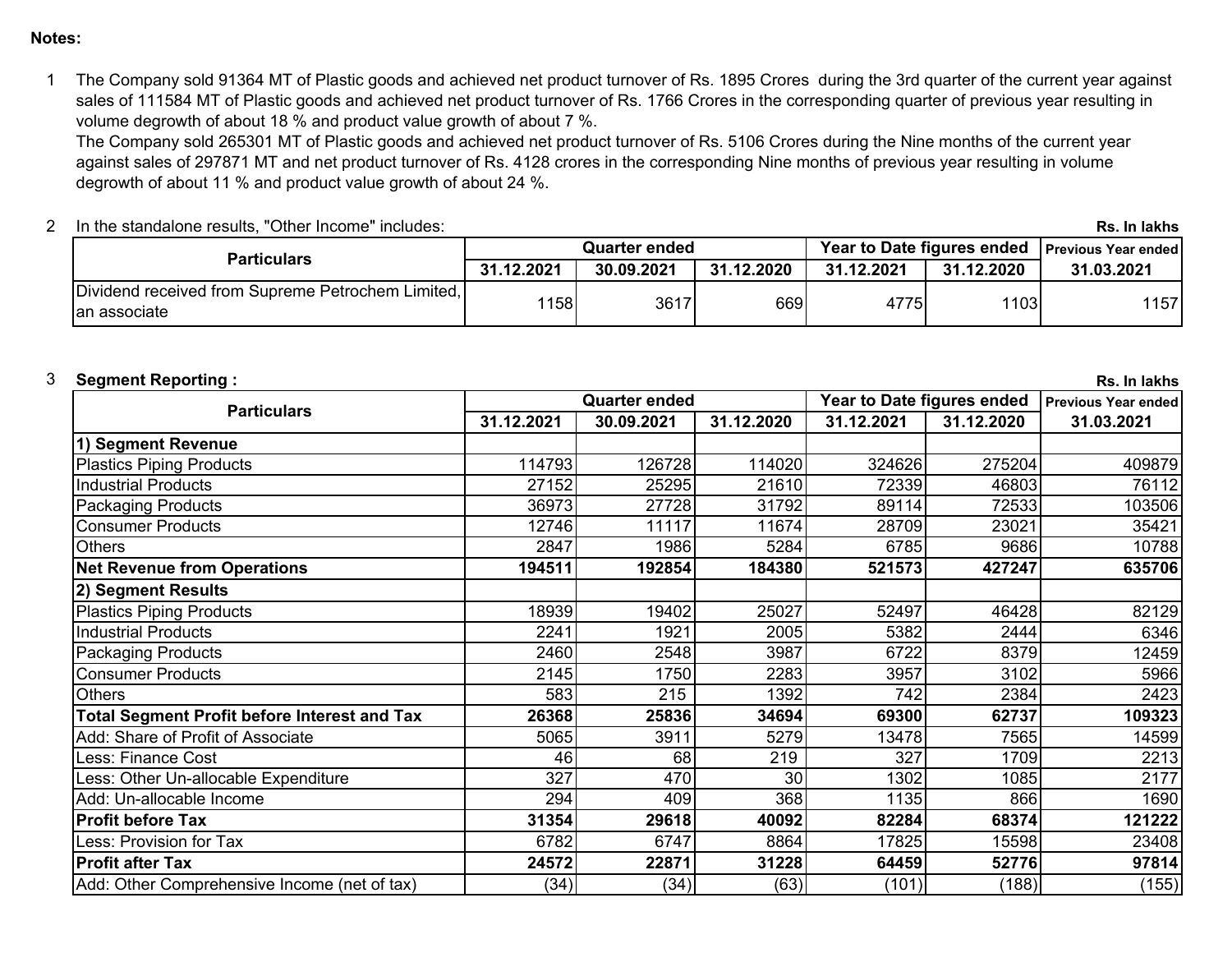| <b>Total</b><br><b>Income</b><br>∵omprehensive ب | 71538<br>. . ാഠ | ־פסמפ<br><b>22831</b> | 31165 | 64358 | 52588 | 97659 |
|--------------------------------------------------|-----------------|-----------------------|-------|-------|-------|-------|
|--------------------------------------------------|-----------------|-----------------------|-------|-------|-------|-------|

### **Notes on segment information**

### 3.1 *Business segments*

Based on the "management approach" as defined in Ind-AS 108 - Operating Segments, the Managing Director/Decision Maker evaluates the Company's performance and allocates resources based on an analysis of various performance indicators by business segments. Accordingly, information has been presented along with these business segments. The accounting principles used in the preparation of the financial statements are consistently applied to record revenue and expenditure in individual segments.

## 3.2 *Segment assets and liabilities*

The Company is engaged mainly in production of plastic products. Most of the assets, liabilities of the aforesaid reportable segments are interchangeable or not practically allocable and any forced allocation would not result in any meaningful segregation. Accordingly, segment assets, liabilities have not been presented.

- 4The Company has considered the possible impact of COVID-19 in preparation of the above results. The impact of the global health pandemic may be different from that estimated as at the date of approval of results. Considering the continuing uncertainties, the Company will continue to closely monitor any material changes to future economic conditions.
- 5The Code on Social Security, 2020 ('Code') relating to employee benefits during employment and post-employment benefits has been published in the Gazette of India. However, the date on which the Code will come into effect has not been notified. The Company will assess the impact of the Code and recognise the same when the Code becomes effective.
- 6The Consolidated Results include Results of (a) the Company's 100% Subsidiary Company viz." The Supreme Industries Overseas (FZE)" incorporated in SAIF Zone,UAE and (b) Associate Company viz."Supreme Petrochem Limited", in which the Company holds 30.78% of its paid-up equity share capital.
- 7The previous periods' figures have been re-grouped / re-classified wherever required to conform to current periods' classification.

The above financial results have been reviewed by the Audit Committee before being approved by the Board of Directors at their meetings held on 24th January, 2022.

For The Supreme Industries Ltd.,

Place: MumbaiDated: 24th January, 2022.

B L Taparia Chairman(DIN No. 00112438) BAJRANGLAL SURAJMAL TAPARIADigitally signed by BAJRANGLAL SURAJMAL TAPARIA 2.5.4.20=db08b9b8e7e95734380a87398bed887aacb7a0e7cfb40d03<br>cf8f15111e5291d3a, postalCode=400011, st=MAHARASHTRA,<br>code=5000011312c5f87ad3d25917a90112772c5f887ad3d2591a2<br>85e4280007846691173ba, cn=BAJRANGLAL SURAJMAL TAPARIA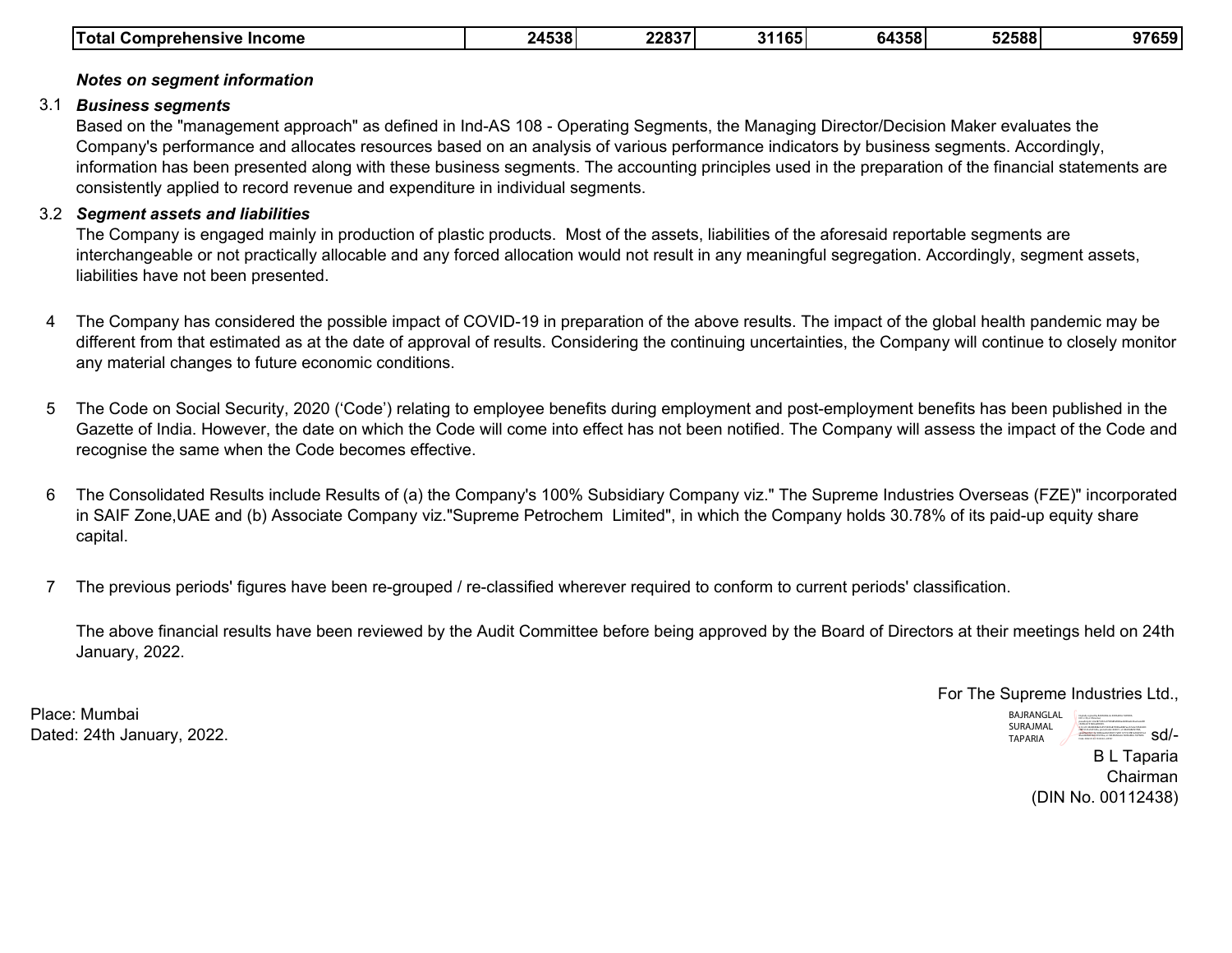

6, Karim Chambers, 40, A, Doshi Marg, (Hamam Street), Mumbai 400 001 INDIA. Telephone: 0091-22-2269 1414 / 2269 1515 0091-22-4002 1140 / 4002 1414  $: 0091 - 22 - 22650126$ Fax : mumbai@lodhaco.com E-mail

### **INDEPENDENT AUDITOR'S REVIEW REPORT**

### **To The Board of Directors The Supreme Industries Limited**

- 1. We have reviewed the accompanying statement of unaudited consolidated financial results of **The Supreme Industries Limited** ("the Holding Company"), its foreign subsidiary and an associate (together referred to as "the Group") for the quarter ended December 31, 2021 and year to date results for the period from April 01, 2021 to December 31, 2021 ("the Statement") attached herewith, being submitted by the Holding Company pursuant to the requirements of Regulations 33 of the SEBI (Listing, Obligations and Disclosure requirements) Regulations, 2015 ('Listing regulations'). This statement is the responsibility of the Holding Company's management and has been approved by their Board of Directors. Our responsibility is to issue a report on these financial results based on our review.
- 2. We conducted our review in accordance with the Standard on Review Engagements (SRE) 2410, "Review of Interim Financial Information Performed by the Independent Auditor of the Entity" issued by the Institute of Chartered Accountants of India. This Standard requires that we plan and perform the review to obtain moderate assurance as to whether the financial statements are free of material misstatement. A review is limited primarily to inquiries of Holding Company personnel and analytical procedures applied to financial data and thus provide less assurance than an audit. We have not performed an audit and accordingly, we do not express an audit opinion.
- 3. We have performed procedures in accordance with the circular issued by the Securities Exchange Board of India (SEBI) under regulation 33(8) of the Listing Regulations, to the extent applicable**.**

| <b>Name of the Entity</b>                                          | <b>Relationship</b>                                  |
|--------------------------------------------------------------------|------------------------------------------------------|
| The Supreme Industries Overseas   Wholly Owned Subsidiary<br>(FZE) |                                                      |
| Supreme Petrochem Limited                                          | Associate in which Company holds 30.78% of<br>equity |

4. The Statement includes the results of the following entities:

5. We did not review the financial statements of the wholly owned foreign subsidiary included in the consolidated financial statements, whose financial statements reflect total revenue of Rs. 55 lakhs and Rs. 115 lakhs and net profit (total comprehensive income) and net loss (total comprehensive income) of Rs. 6 lakhs and Rs. 7 lakhs for the quarter ended December 31, 2021 and for the period from April 01, 2021 to December 31, 2021, respectively, as considered in the statement. These financial statements have been certified by the management of the subsidiary and furnished to us, and our opinion, in so far as it relates to the amount and disclosures included in respect of the said subsidiary is also based solely on these certified financial statements.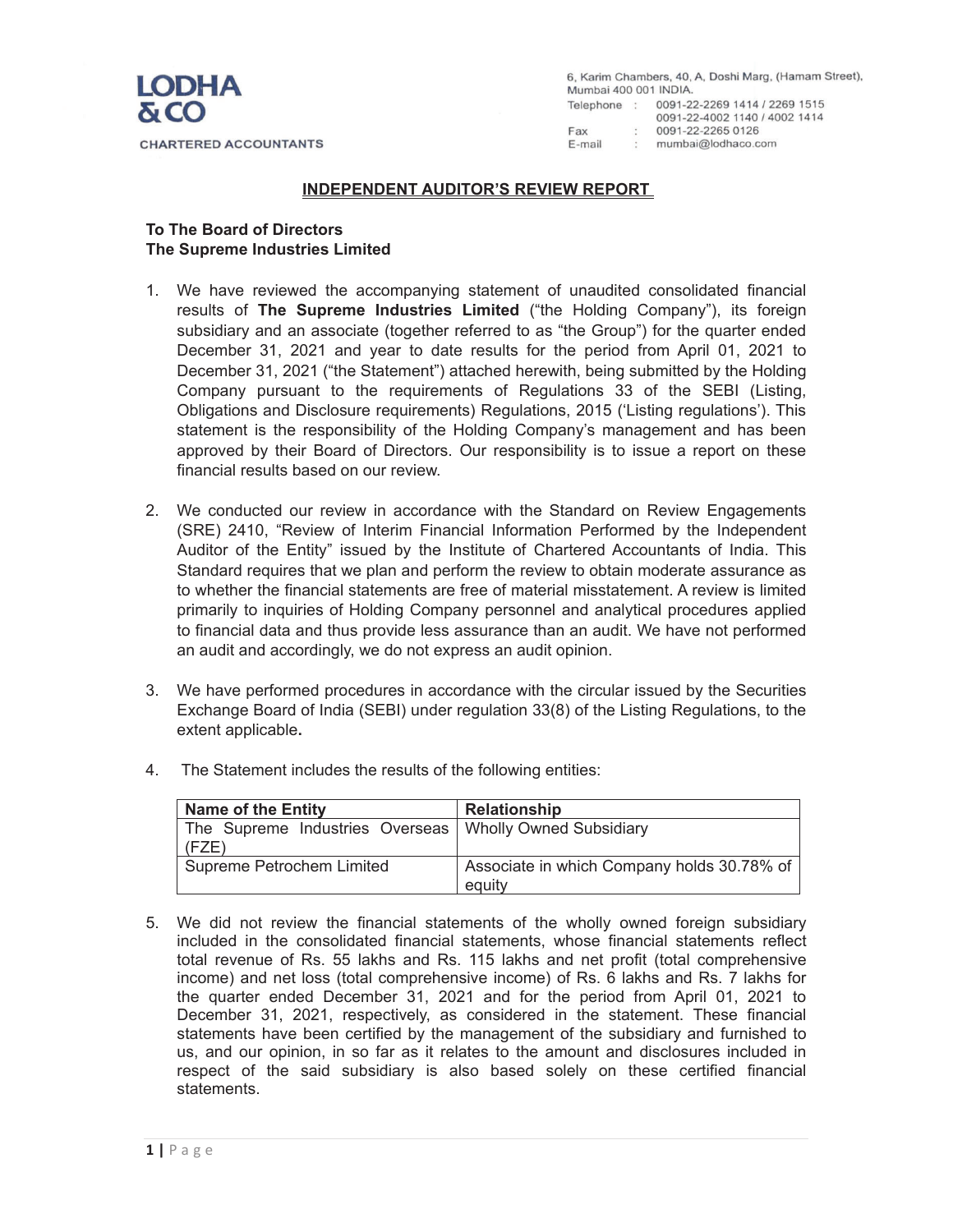- 6. We did not review the financial results of one of the associate included in the consolidated financial statements, whose financial statements reflect net profit and total comprehensive income of Rs. 5,065 lakhs and Rs. 13,478 lakhs, representing Group's share for the quarter ended December 31, 2021 and for the period from April 01, 2021 to December 31, 2021, respectively. These financial statements have been reviewed by other independent auditor whose review report has been furnished to us by the Holding Company's management and our conclusion on the Statement, in so far as it relates to the amounts and disclosures included in respect of the associate is based solely on the report of the other auditor.
- 7. We draw your attention to the Note 4 to the financial results regarding the assessment made by management relating to impact of COVID-19 pandemic on the operations of the Group.

Our conclusion is not modified in respect of matters referred to in para 5, 6 and 7

8. Based on our review, conducted as above, nothing has come to our attention that causes us to believe that the accompanying statement of unaudited financial results prepared in accordance with applicable Indian Accounting Standards (IND AS) and other recognized accounting practices and policies has not disclosed the information required to be disclosed in terms of Regulation 33 of the SEBI (Listing Obligations and Disclosure Requirements) Regulations, 2015 read with Circulars issued from time to time including the manner in which it is to be disclosed, or that it contains any material misstatement.

**For Lodha and Company Chartered Accountants ICAI Firm Registration No. 301051E A.M. Hariharan Partner Place: Mumbai Membership No. 38323 Date: 24-Jan-2022 UDIN: 22038323AAAAAR6116**  A M HARIHARAN Date: 2022.01.24 12:09:17 Digitally signed by A M HARIHARAN +05'30'